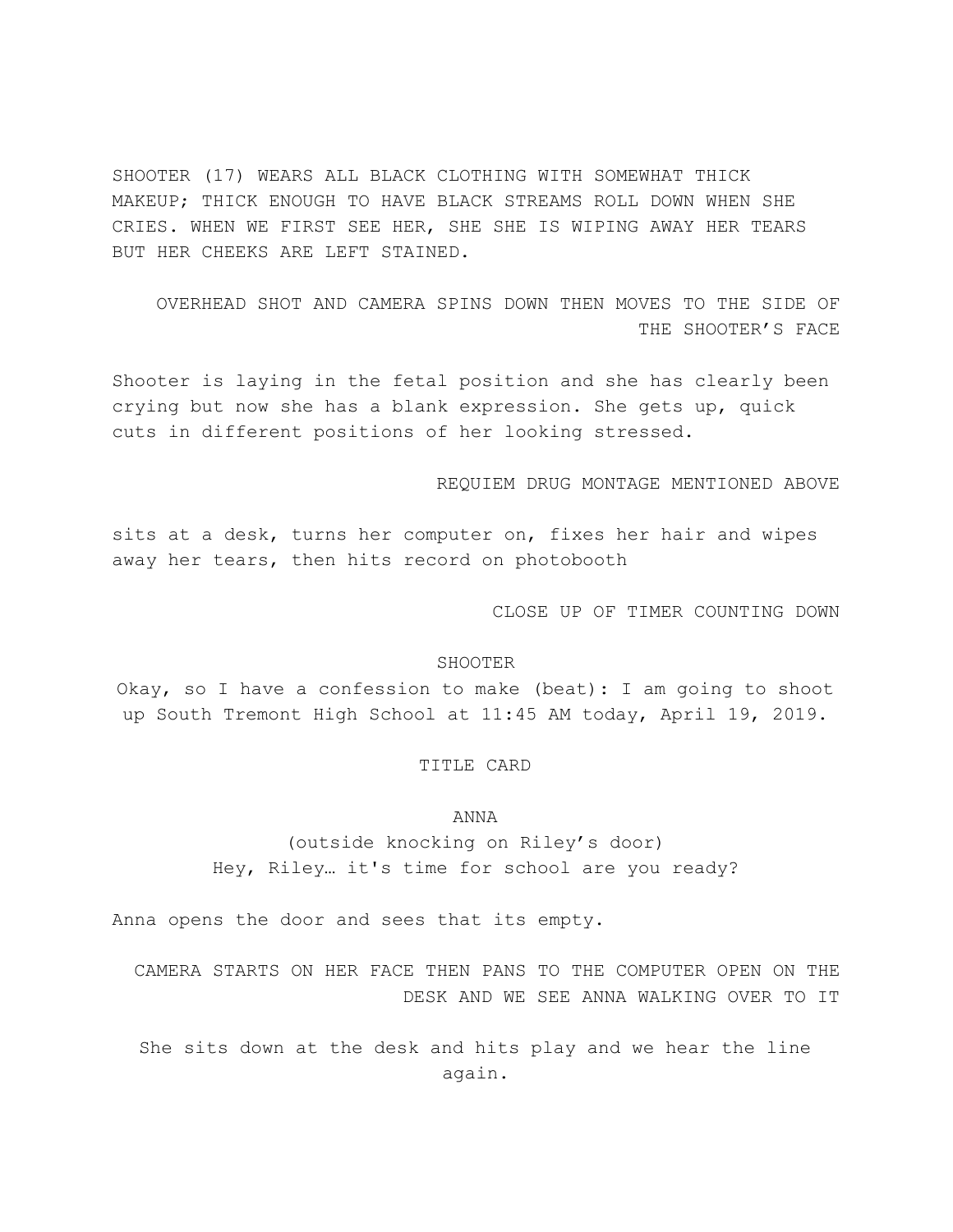# ANNA THEN FADES INTO SAMANTHA'S VIDEO

### Samantha

I don't expect your sympathy, I just want your understanding for a depressed, medically diagnosed schizophrenic.

Sometimes I don't know where I begin and my perceptions end and then it all becomes my reality.

I hear and see things I can't explain, I don't know if it's all in my head. I live in a constant state of uncertainty, worry, and obscurity.

 My body is on earth but my head is up in space. I didn't start out this way, I wasn't born with this, I got my diagnosis just under a year ago. They don't know exactly what caused it but they think it could be a mix of school pressures, my drug use, and my mom dying.

These things ruined - ruined… these things ruined my life. I can't help what goes on in my mind - actually, I-I-I don't know what goes on in my mind because it all feels like reality. Sometimes I hear my mom's voice in my head, sometimes it's people that I've never met before, most of the time its the voice of a girl; she calls herself Riley Winchester and she is the one who gave me the idea to shoot up the school.

She- she- she (stumbles a lot and cant get it out)

### REQUIEM MONTAGE

is the only person in the world that understands what is going on in my head. She understands my depression and she feels the pain I feel everyday when I wake up in the morning. We go to school and have to face the constant judgment from everyone. Even if we don't make eye contact, we feel you staring, and no, it does not feel good.

We are tired of sitting alone at lunch and being neglected just because people think we are weird. Everybody hates me but I don't know why because I'm not aware of what I have done. I can't help the way I act; if I could, I would.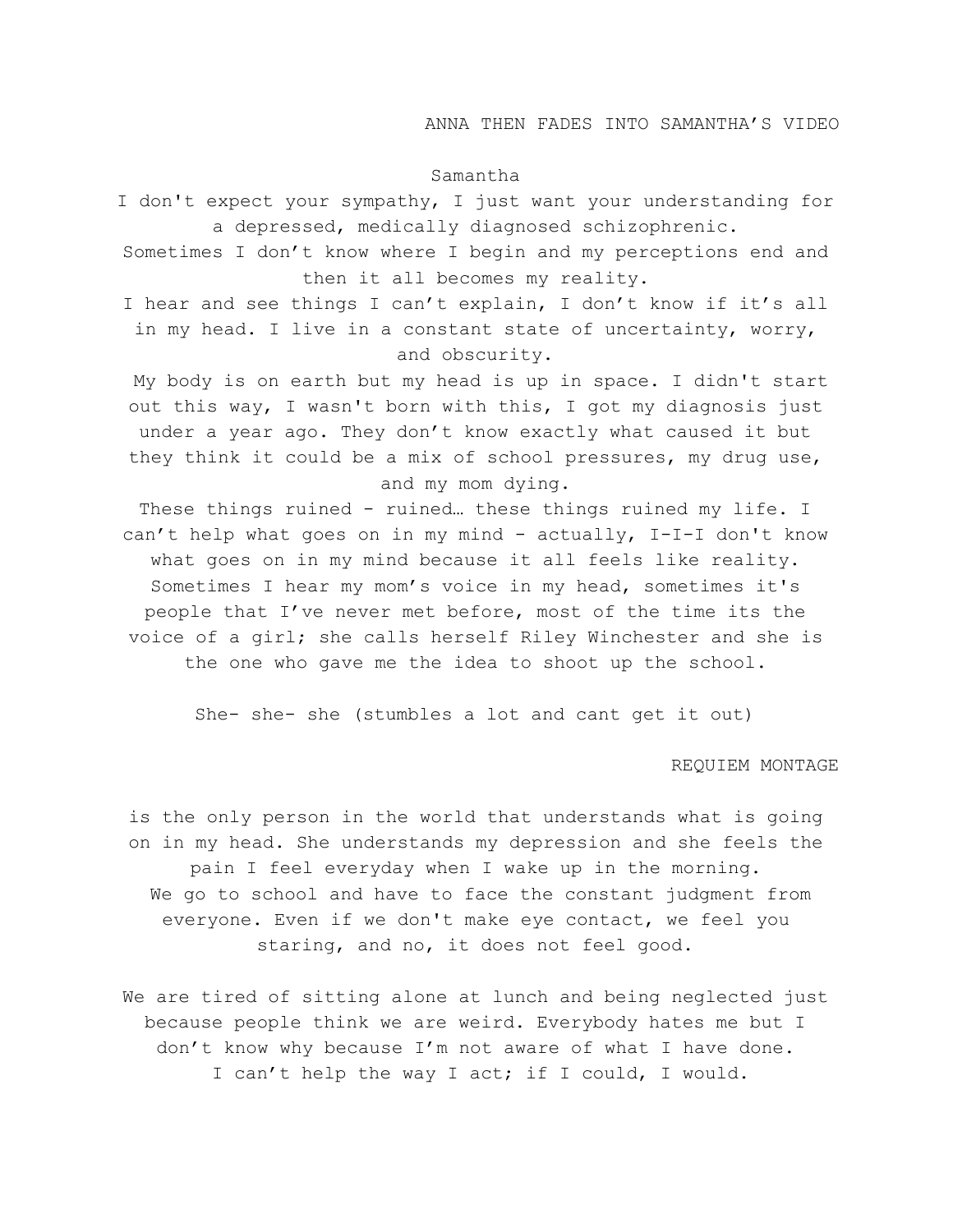We got so tired of the way we were treated and we couldn't handle it anymore so we got into a fight. The others involved got suspended for three days but because we are (air quotes) "mentally insane", we got expelled which ruined any chance for a good college and a good life for us. The school is going to pay for what they have done.

Riley is the only one that understands the kind of stress I'm under. We talk together, we stress together, we cry together. We are there for each other when there is no one there for us.

Riley told me that we are tired of everyone hating on us and leaving us out. It's more painful than anything you've ever felt before; until now. We are shooting up the school so that hopefully you will feel as bad as we do.

We have been planning this for a few weeks now. We keep all of our plans and the gun in here (pulls out suitcase). All of this is easier than you'd think; the only moderately hard part was obtaining the gun. But I'm 18 so I basically just had to wait for the paperwork to go through and then it's ours.

I just want everyone watching this video to know that you could have prevented this. you should have seen the signs in my behavior, someone like me should not be able to obtain a gun. It's your fault that this has to happen

Turns off camera, puts gun in backpack

REQUIEM MONTAGE

CUE CAR MONTAGE

Sister jumps in her car and calls 911

911 OPERATOR 911 whats your emergency?

ANNA